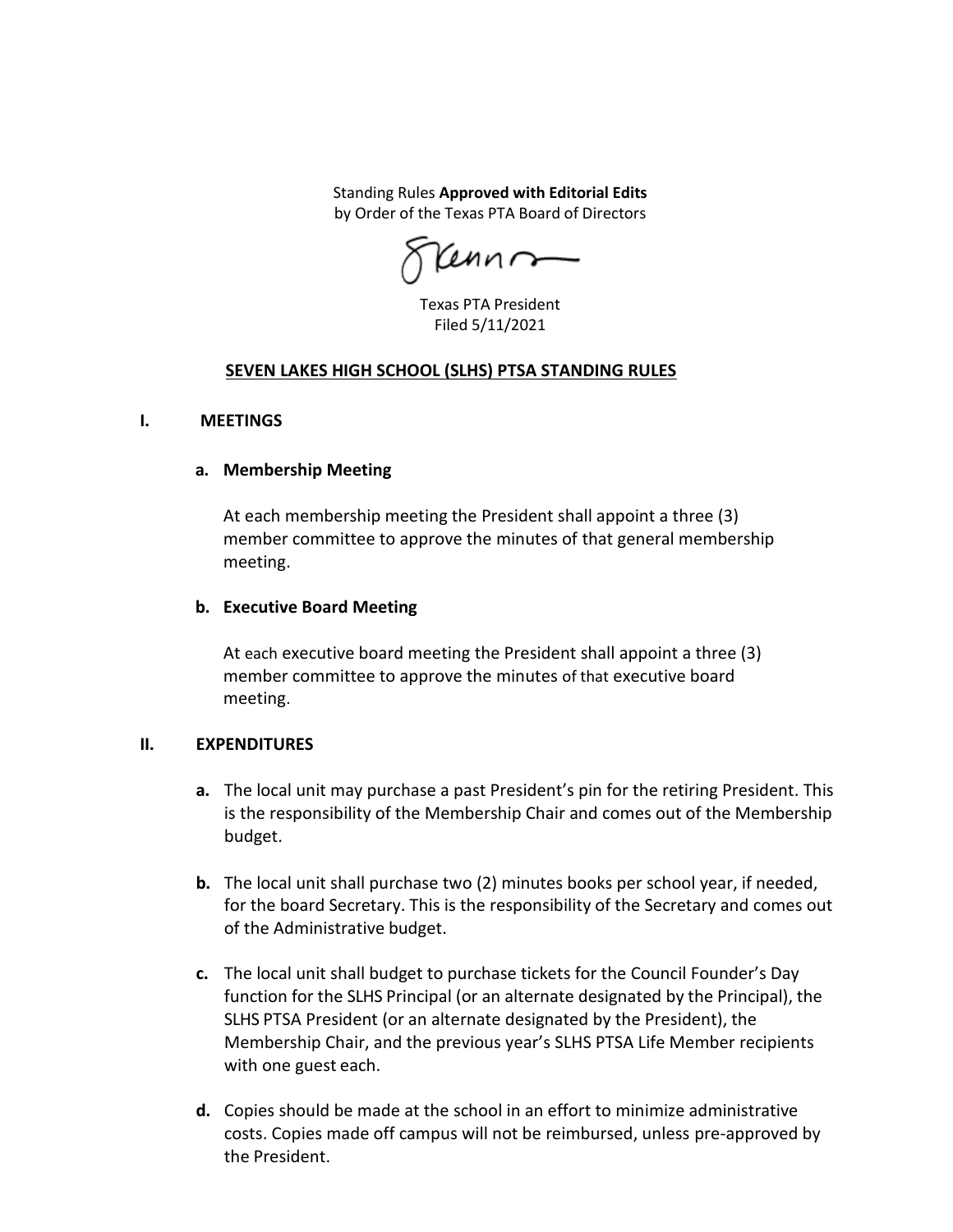- **e.** SLHS PTSA shall pay expenses of the members to the Texas PTA Rally Day event in the following order, as funds allow:
	- President
	- Council Delegate(s)
	- Any other executive board member

## **III. FINANCIAL PROCEDURES**

#### **a. Funds Received**

- 1. SLHS PTSA members will receive/collect funds paid to SLHS PTSA. At events, each member is responsible for verifying the initial startup cash in their respective cash box (if applicable).
- 2. Two (2) SLHS PTSA members will tally funds at the end of each event. Both SLHS PTSA members will verify the total deposit and sign a Deposit Form. Deposits for all events will be promptly turned over to the Treasurer or a bonded officer.
- 3. If the Treasurer or a bonded officer is not taking the deposit directly to the bank, the funds and the Deposit Form are to be placed in the SLHS PTSA safe. Under no circumstances are SLHS PTSA funds to be removed from the school premises by anyone other than a bonded officer.
- 4. Any charges incurred by the SLHS PTSA due to a returned NSF (nonsufficient funds) check will be charged to the check writer. SLHS PTSA reserves the right to require that monies be paid with cash or money order by any person who has an outstanding balance with SLHS PTSA or by any person who has written two (2) NSF (non-sufficient funds) checks to SLHS PTSA.

## **b. Disbursements**

- 1. The executive board member responsible for the event is responsible for all receipts, invoices, order forms, etc.
- 2. The executive board member requesting the reimbursement or disbursement shall complete a Payment Request Form. All requests must be supported by an invoice, order form, receipt, or other documentation. The Payment Request Form must be signed by the requestor and requires one (1) additional signatures of approval by an officer, chair, or another board approved person prior to submitting to the Treasurer for approval.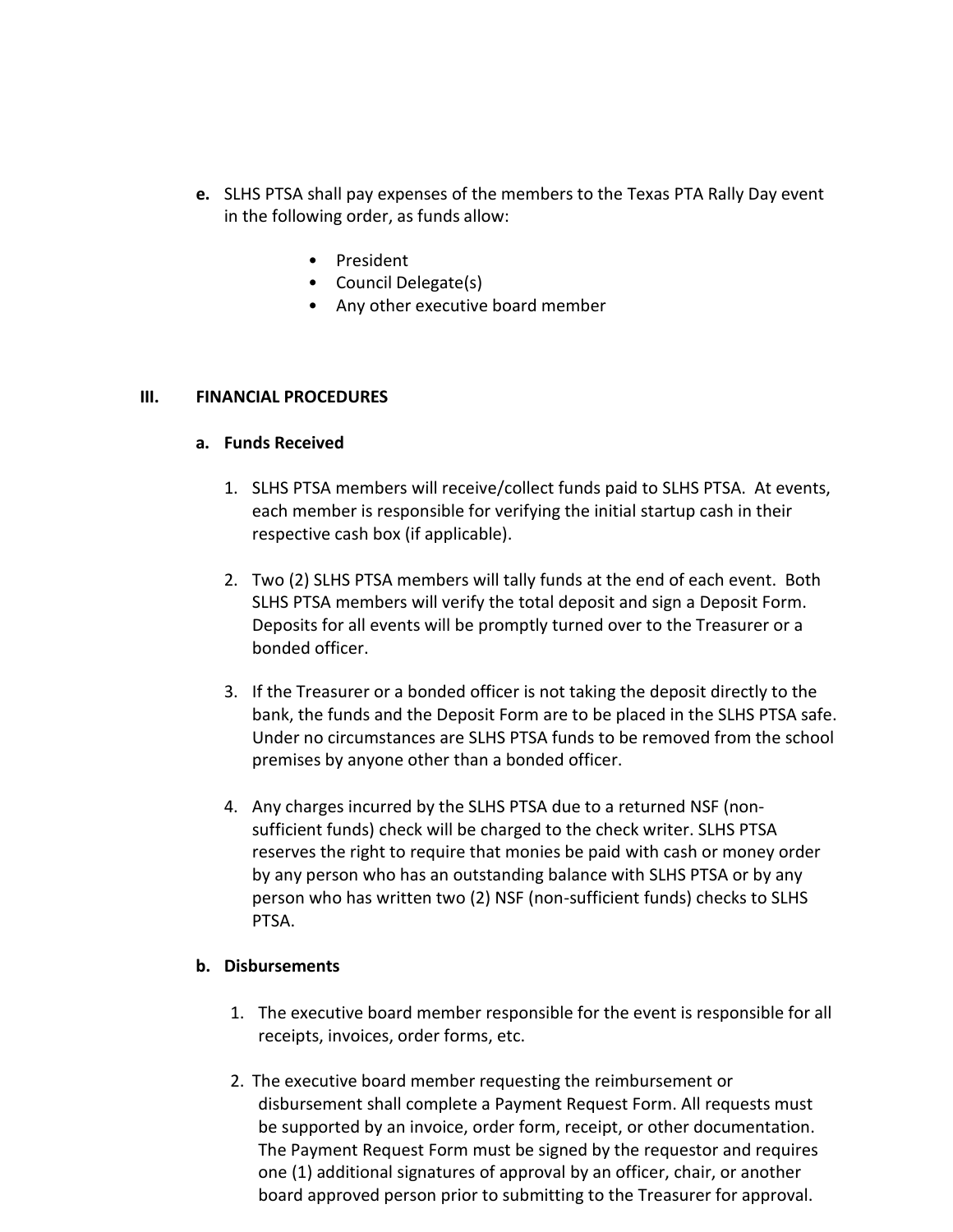- 3. The executive board member should submit request for reimbursement or disbursement within 30 days of event.
- 4. All requests for reimbursement or disbursement and supporting documentation must be submitted to the Treasurer by the last day of school of the current school year.
- 5. The Treasurer (or President, in the absence of the Treasurer) will draft the check for signature. All checks require one (1) signature. No cash disbursements or reimbursements will be made. Reimbursements will be made within fourteen (14) days by receipt to Treasurer.
- 6. No sales tax will be reimbursed as a general rule. Sales/Use/ResaleTax forms will be used as appropriate when making SLHS PTSA purchases. However, the President may authorize sales tax reimbursement in the rare event that a purchase including sales tax from a merchant who refusesto honor taxexempt certificates from non-member organizations is less expensive than the identical tax-exempt purchase made elsewhere.
- 7. All bills must be paid by check, never cash.
- 8. No person shall approve a reimbursement or disbursement request for themselves or forany family members.

# **c. Check Signatories and Checking Account**

- 1. The following officer signatures may be on file with the bank for signature on checks issued by SLHS PTSA:
	- President Treasurer First Vice President-Programs
- 2. No officer shall sign a check that is being issued to their spouse or themselves.
- 3. The check signatories will be in effect for the entire fiscal year, July 1 through June 30.
- 4. SLHS PTSA shall have carryover in the checking account of no lessthan \$3,500 at the end of the fiscal year.
- **d. IRS Form 990**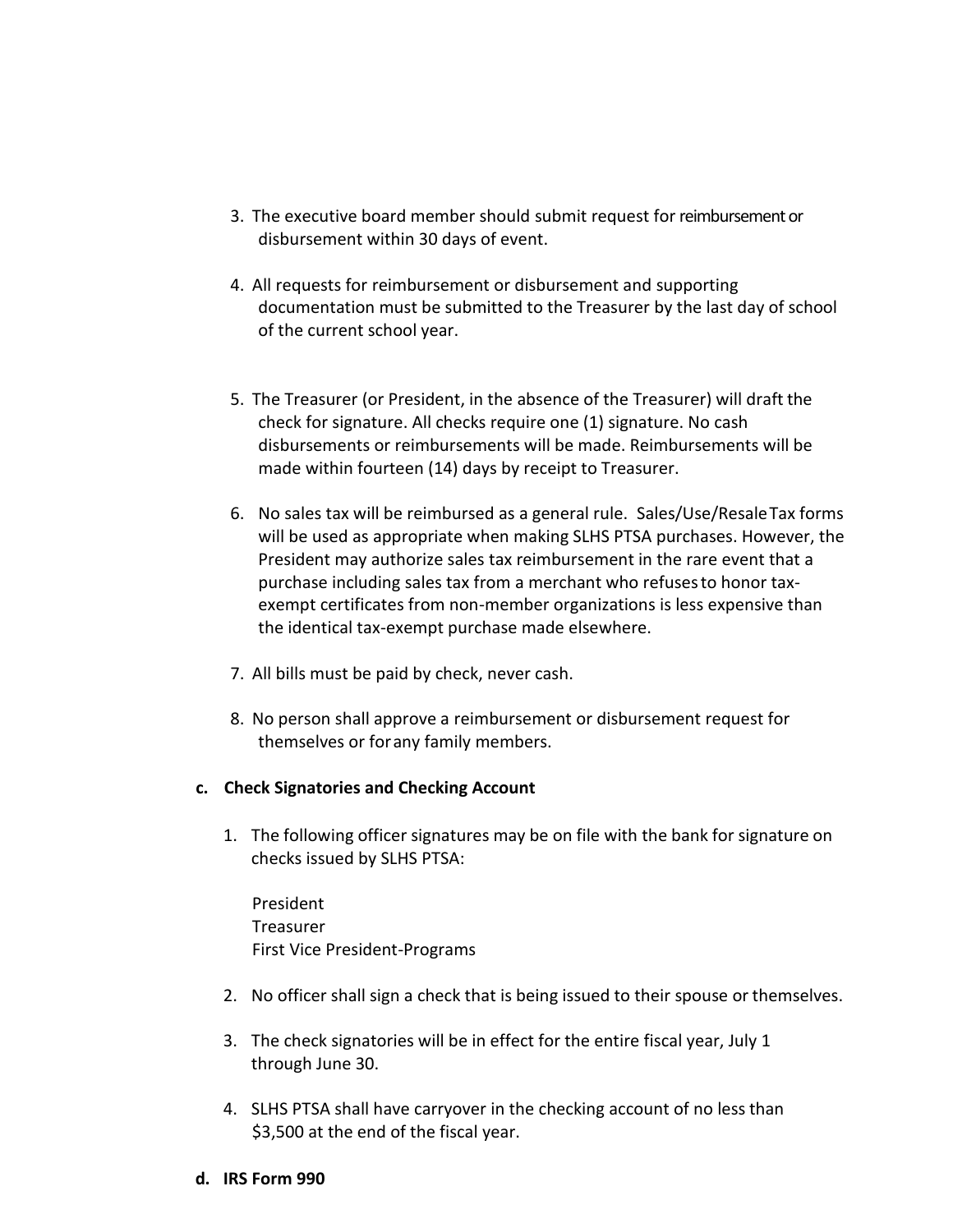If the current Treasurer so desires, the previous Treasurer shall make themselves available to assist in the completion of the proper IRS Form 990.

#### **e. Contracts**

Before services or products are requested or ordered on behalf of SLHS PTSA, an agreement must be approved, in written or electronic form, by the SLHS PTSA President in accordance with SLHS PTSA Bylaws.

## **IV. SCHOLARSHIPS**

## **a. Senior Scholarship Guidelines**

1. **Purpose/Amount**- SLHS PTSA will award \$1,000 scholarships to SLHS graduating seniors in recognition of service, leadership, and academics for the purpose of encouraging the recipients to proceed into fields of continuing education.

The number of senior scholarships awarded will be determined by SLHS PTSA executive board based on the current year's budget.

2. **Communication**- The senior scholarship application and requirements are published on the SLHS PTSA website, sent electronically through all media outlets to seniors and senior parents, and are made available to the students through the SLHS counselors office.

## 3. **Eligibility Criteria**

- Must be a senior at SLHS in good standing.
- Must be a SLHS PTSA member his/her junior and senior year.
- Applicant's parent/guardian must be a SLHS PTSA member his/her junior and senior year.
- The applicant and parent/guardian must be a SLHS PTSA member of the SLHS PTSA by November 30 of his/her senior year.
- The applicant must have maintained a high school GPA of 2.8 or higher.
- 4. **Senior Scholarship Selection Committee** The Senior Scholarship Selection Committee shall consist of a secondary teacher or administrator (not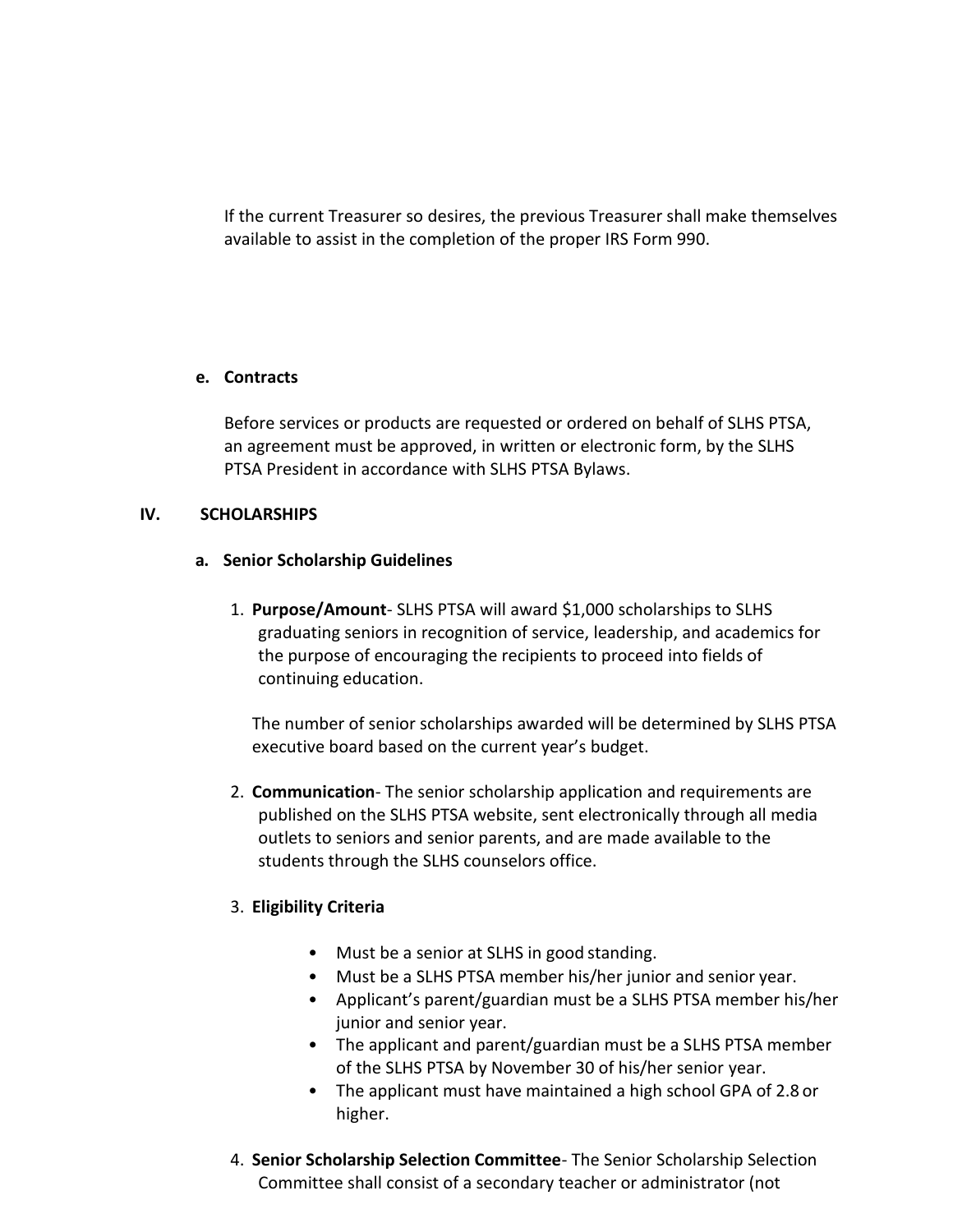associated with SLHS) and two (2) Katy community members. The committee will review applications with all personal identifying information removed (name, address, etc.) to guarantee applicant anonymity. The committee will rate each applicant using a scoring rubric in terms of school related activities, leadership roles, special recognition or awards, employment experience, community involvement and applicant essay.

5. **Records- Senior s**cholarship recipients will be recorded in meeting minutes as well **as treasurer's records. Each recipient is required to submit a redemption form and proof of college/university payment to the SLHS PTSA Treasurer by October 15 of award year.** 

## **b. Staff Scholarship Guidelines**

- 1. **Purpose/Amount** SLHS PTSA will budget up to two (2) \$250 scholarships to SLHS teacher, teacher's aide or administrator enrolled in a certified continuing education credit course, a multi-day workshop/seminar, etc. applicable to their field. Staff scholarships will go towards registration fees and required supplies fees.
- 2. **Communication** The staff scholarship application and requirements are published on the SLHS PTSA website and sent out electronically to all faculty and staff.
- 3. **Eligibility Criteria**
	- Must be a current member of the SLHS PTSA.
	- Must be a teacher, teacher's aide or administrator employed at SLHS for two (2) or more years.
	- Must have three (3) or more years of experience.
	- Applicant's continuing education course or seminar must be in a field that improves their teaching proficiency or ability to perform their duties as an administrator, counselor, etc.
	- Must agree to a good faith understanding that he or she plans to be employed at SLHS in the following school year.
- 4. **Staff Scholarship Selection Committee-** The Staff Scholarship Selection Committee will consist of two (2) members of the SLHS PTSA and one (1) SLHS administrator. No members of the committee shall have a familial relationship to any applicants of this scholarship.
- 5. **Records**-Scholarship recipients will be recorded in meeting minutes as well as treasurer's records. Each recipient is required to submit a redemption form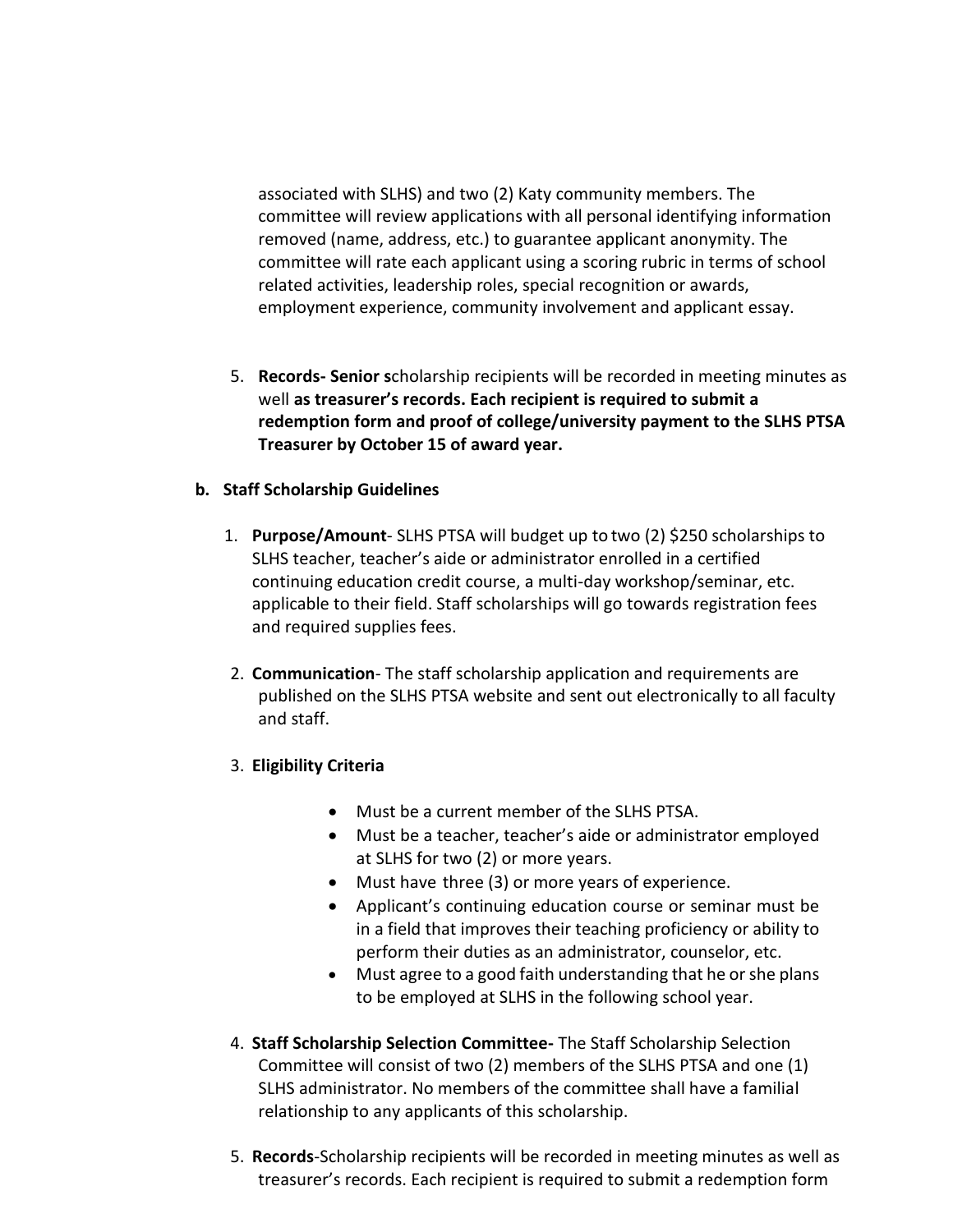and proof of payment to a certified continuing education credit course, a multi-day workshop/seminar, etc. to the SLHS PTSA treasurer by October 15 in the year of the award.

## **V. SPECIAL COMMITTEES**

## **a. Budget Committee**

The Budget Committee (chaired by the newly elected Treasurer) shall consist of the newly elected President and one (1) SLHS administrator. If the committee so desires, the previous Treasurer and previous President shall make themselves available to assist. The committee shall prepare the yearly budget, to be presented to the voting body for adoption at the annual meeting. The committee shall monitor the budget for possible modifications throughout the year, with input from the executive board members.

## **b. Life Membership Committee**

The Life Membership Committee (chaired by the Second Vice President Membership) shall consist of two (2) additional members of the local unit. The committee may select four (4) Life Members each year.

## **c. Bylaws Committee**

The Bylaws Committee (chaired by the Secretary) shall consist of the existing President, Parliamentarian, and two (2) additional members of the executive board. The Bylaws Committee shall meet before the March general meeting in order to review SLHS PTSA Bylaws and Standing Rules. Any recommended changes will be presented at the March membership meeting for approval.

## **d. Senior Scholarship Review Committee**

The Senior Scholarship Review Committee (chaired by the Scholarship chair) shall consist of one (1) SLHS administrator and (1) additional member of the executive board. The committee shall meet before the November executive meeting to review the scholarship application, scholarship requirements, and scholarship rubric. Any recommended changes will be presented at the November executive board meeting for approval.

## **VI. BONDING AND INSURANCE**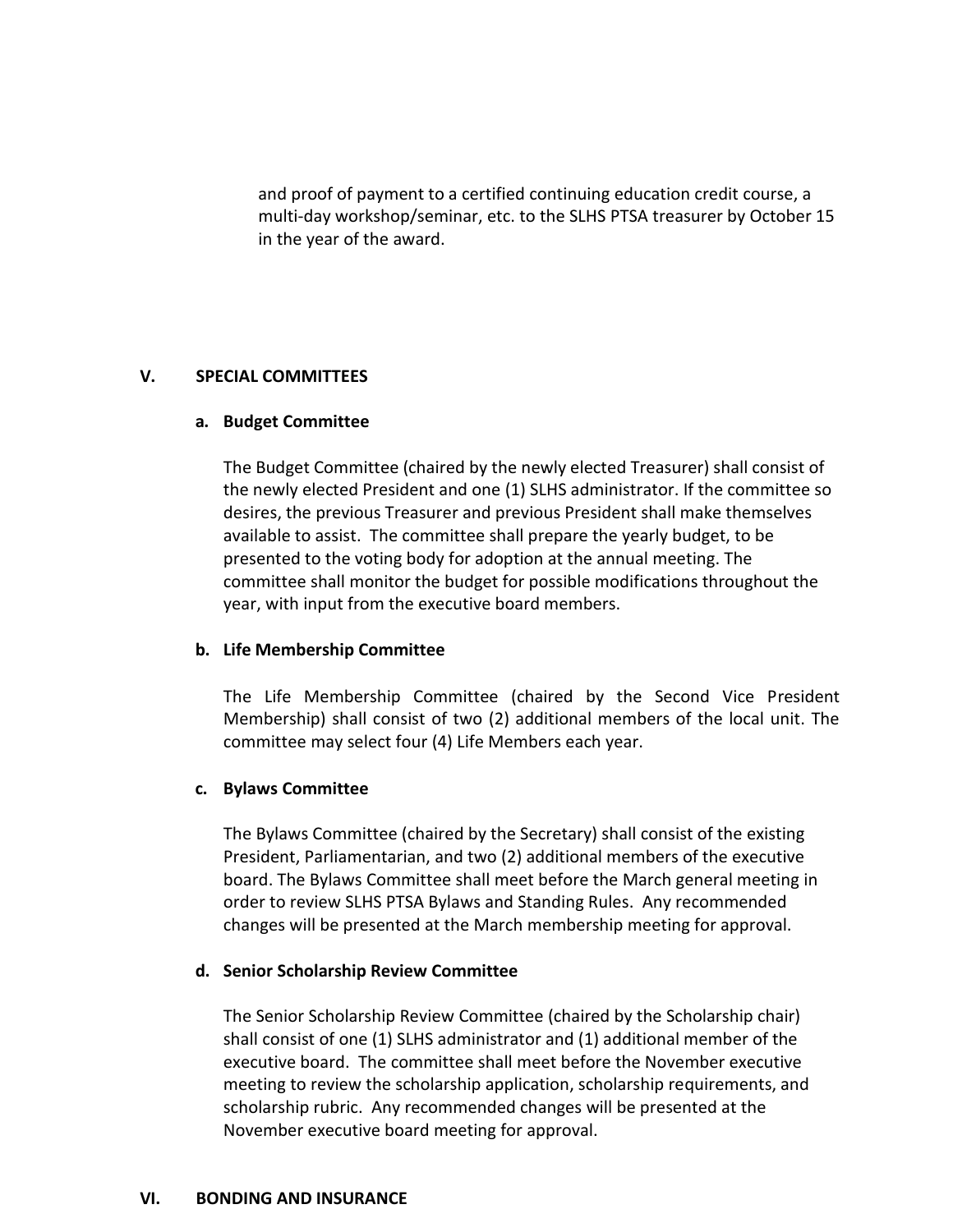The following insurance will be purchased annually by SLHS PTSA:

- General Liability Insurance
- Fidelity Bond Insurance for all persons on the bank signature card
- Property Insurance (if applicable)
- Officers Liability Insurance

## **VII. TRAINING**

## **a. Texas PTA Training**

This Local PTA shall pay the expenses of executive board members for fee based online training offered by Texas PTA.

# **b. Texas PTA LAUNCH**

- 1. Texas PTA LAUNCH attendance will be approved by SLHS PTSA for the following executive board members as deemed necessary and as funds allow:
	- President
	- Treasurer
	- Vice President Membership
	- Parliamentarian
	- Secretary
	- Vice President Programs
	- Any other standing committee chair
- 2. Texas PTA LAUNCH expenses to be paid for will be limited to the following (receipts must be provided for reimbursement):
	- Registration fee (the early registration amount, if applicable)
	- Room fees- reflecting 2 person's occupancy in order to defer costs and based on gender.
	- Meals-\$30.00 per day (alcohol purchases excluded
	- Travel fees (parking plus mileage at the current market value per mile)

# **VIII. AWARDS**

Awards are the possession of the Seven Lakes High School PTSA and not the individuals whose committee won them. Awards may be displayed at the school and are the responsibility of the current President. This does not apply to recognition pins for membership, cultural arts, etc.